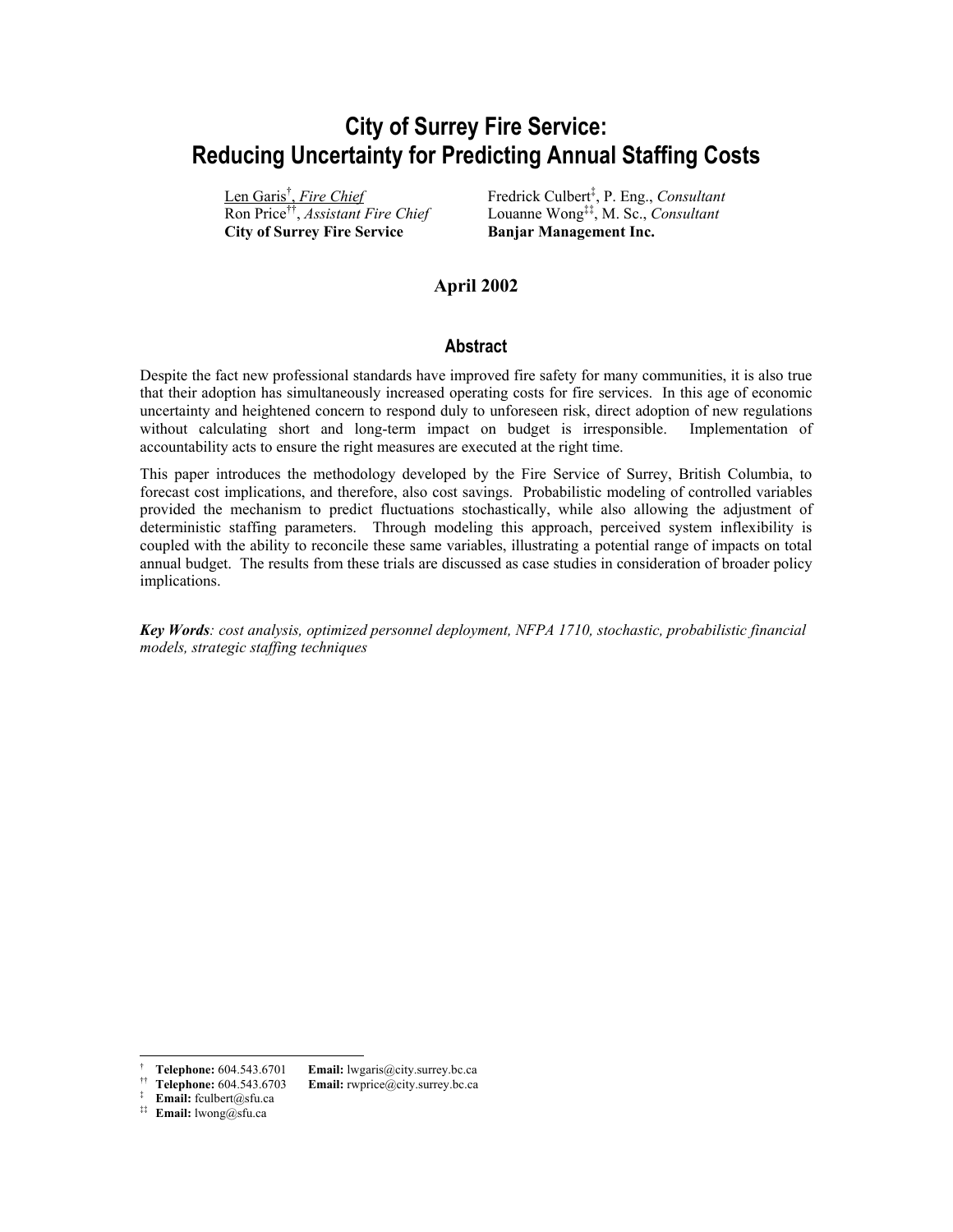### **1.0 Introduction**

The recent passing of the NFPA 1710 has introduced improved professional standards for Fire Services worldwide. In North America, the standard has not only provided a gauge to measure the quality of services, but also has focused on the need to control the fiscal responsibility of individual Fire Services. The expectation to maintain performance in spite of greater competition between resources is complicated by the standards requiring increased levels of staffing. As a result, it is growing increasingly difficult to manage operating budgets within anticipated ranges while also explaining monthly fluctuations. Employing traditional ad-hoc methods is labourious, and often not easily replicated. This has pushed many Fire Departments to develop innovative tools to deliver services at a targeted, or lower annual cost.

In British Columbia, Canada, the City of Surrey Fire Service faces the same challenge. As the largest composite department located in one of Canada's fastest growing cities, the Fire Service is attempting to use empirical modeling and analysis techniques to help predict annual staff operating budgets.

Among the variables contributing to staff cost, absences due to sickness and work-related injuries ("Worker's Compensation [Board]" or WCB) are considered to have the most extensive uncertainties. In the past, uncertainties in the level of these absences due to these fluctuations were largely ignored. Instead, the level of absences was considered as "single point" or deterministic values in monthly and annual staff cost analyses.

With the use of interactive simulations, the development of a staffing tool served to capture the variables and characteristics of the staffing process while also institutionalizing senior management's knowledge. Following the preparation of an accurate four-year base of staffing information, the data was sampled probabilistically to limit statistical ranges.

As a main input, the staffing process was then parameterized with additional requirements and refined employing sensitivity test results. This produced a scalable, dynamic model of expected staff costs enabling Fire Service management to calculate scenarios, and compare the data to expected results. Moreover, the model provided a means to dynamically input requirements as dictated by the NFPA 1710 standards, with immediate understanding to cost and resource implications throughout the Service. In employing a repeatable model to manage staffing, not only can expenses be analyzed by shift, month and/or year, but the method is controlled and the results are documented.

### **2.0 Deterministic Model Development**

The challenge to maintain four-person staffing on pump trucks while remaining within budget does not start with where the Service wants to be, but rather with where the Service is at the present time. Beginning with a situational assessment, modeling the process in situ helps to determine whether the model is functioning as anticipated.

Starting with base case development, both staffing processes and techniques residing within senior management was documented. This helped to visualize strengths and weaknesses of the existing process, while also preserving this information for inheritance by the Fire Service. Building these elements parametrically into the model introduced a method that connects decision-makers to decision-making tools. Moreover, with this knowledge transferred to a model, traditionally intuitive techniques became quantitative and institutionalized, therefore enabling them to be refined according to planned performance targets.

Supplementing the process with accurate, empirical staffing details, the model was provided with all the necessary inputs to generate its first deterministic scenario. The results from the deterministic model appeared favourable, reflecting past and current circumstances. As the conditions and data in the model were known, and the results fell within expected budget parameters, doubts regarding the model's tenability were relieved. In changing the basic way in which staffing is forecasted and budgeted, the means to substantiate results is dynamic, easily replicated, and understood.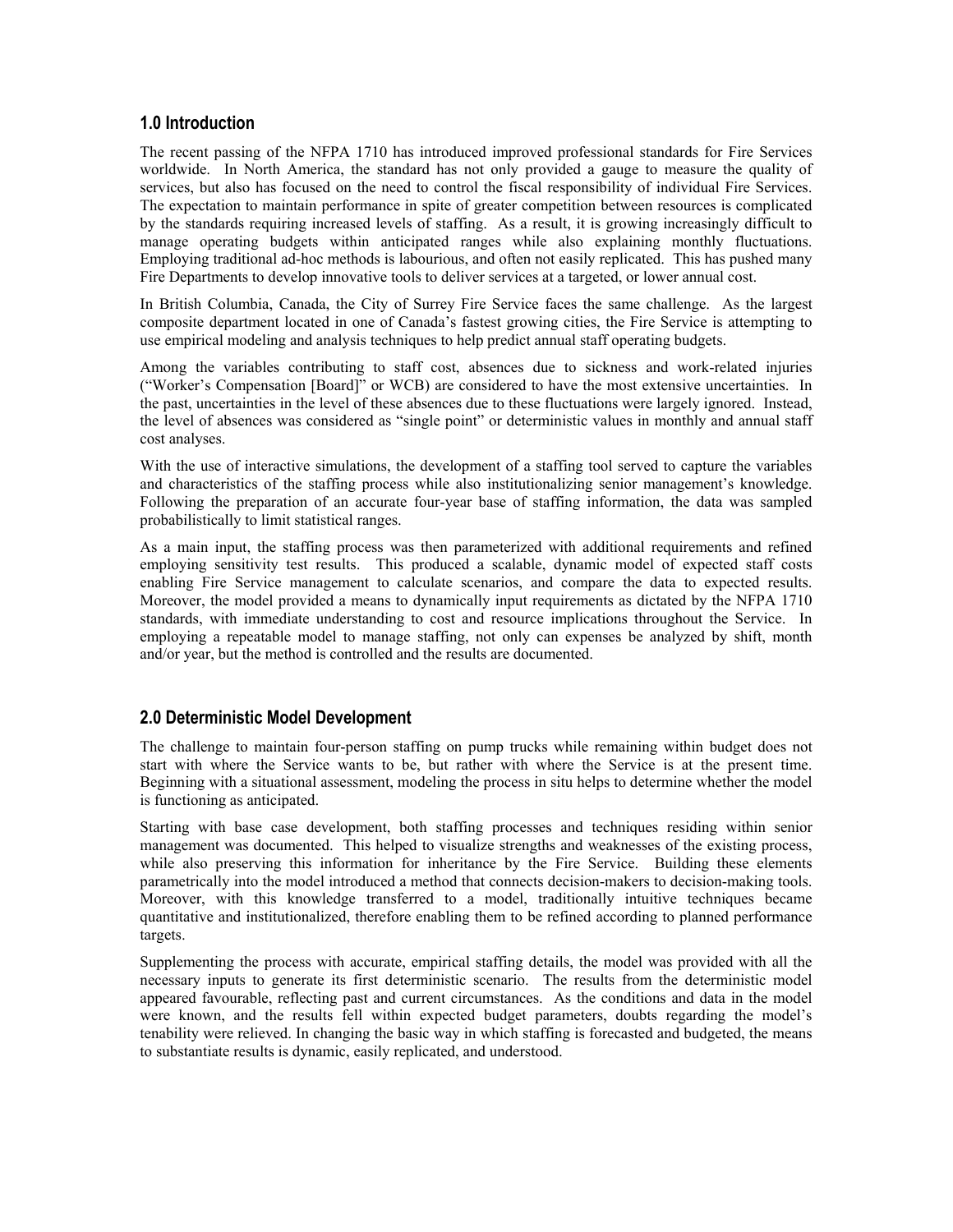#### **3.0 Probabilistic Model Development**

Once the results from the deterministic trials were considered satisfactory, the model was used to predict proposed future scenarios. Building onto the deterministic model, probabilistic elements were added to use the historic data to simulate future operational patterns. Development of the probabilistic model required identification of the stochastic inputs to the staffing process. Attention was concentrated upon those variables that can be predicted through pattern detection and probability, as staffing process activities cannot be determined by static information alone.

Absences due to sickness and work-related injury were selected. Due to the unavailability of staffing data for years prior to 1998 and following 2001, this data was sampled using Monte Carlo<sup>1</sup> simulation techniques and Poisson distribution<sup>2</sup> random generation to develop probabilistic values for staff absences. Among the variables contributing to staff cost, absences due to sickness and work-related injuries are considered major uncertainties. Probabilistic values are used for these absences, while deterministic values controlled a range of other staffing parameters. Other factors such as bereavement and family leave are not individually significant, but have an impact on staffing levels. As an uncertainty, these factors have conventionally been considered an uncontrolled qualitative value that is not predictable.

In the past, uncertainties in the level of these absences due to these fluctuations were largely ignored. Instead, the level absences were considered as "single point" values in monthly and annual staff cost analyses. Once viewed in terms of "seasonality", patterns of absences became much more apparent and helped managers justify the reallocation of resources based upon month and also shift. This included peak months of events such as sickness. Escalating values over time and situation provided new analysis tools for managers to predict and assess the financial impact of changed operational staffing. This tool provided a means to empirically measure the impact of incorporating new professional standards and policies, including four-person staffing dictated by NFPA 1710. The model translated intangible intuition into a defined, collective impact on the existing system.

From the outset it was clear that an accurate, store of data was necessary not only to bind the (potential) fluctuation of statistic ranges, but also to ensure the integrity of the output results. The historic data tables allowed repeated evaluation of particular aspects within the model, with assurance of the reliability of the base data. In addition, inclusion of Monte Carlo simulation techniques in the model accounts for variability, such as minimum and maximum anomalous values and events. As the deterministic model utilized the same base (static) staffing absence information, these trials are first-run sensitivity tests validating the data's soundness. Gradual supplement of the staffing data with new, available information will further increase the model's accuracy.

With the staffing process parameterized and the staffing absence predictions in place, a scalable, dynamic model to predict operational staffing costs was available. The model enabled managers to calculate scenarios, and compare the data to expected results. Increasingly, the effect of specific actions upon resource relationships became more evident through systematically varying input (cells/formulas) and evaluating their results. Decision-makers began to gain critical new insight on the expected cost of resources, allocations, shifts and utilization of the performance of each of the four teams in the Fire

 $\overline{a}$ 

- i. the probability that a count may be zero;
- ii. the probability of one occurrence being the same for all counts and proportional to the length of the count; and

<span id="page-2-0"></span><sup>1</sup> **Monte Carlo Approach** 

Monte Carlo simulation is a statistical method used to directly model complex physical phenomena, events, or systems. This unique simulation technique generally assumes that the behaviour of a physical system is described using a probability density function (PDF), such as the Poisson Distribution. Once a PDF is known, then the Monte Carlo simulation proceeds by randomly sampling resultant PDF values by performing a large series of trials. A final result is derived from the average and range of these trials, providing insight into the predicted average, uncertainty and variance.

<span id="page-2-1"></span>**<sup>2</sup> Poisson Distribution** 

The Poisson Distribution is discrete and is associated with the generation of a count for unique events over a specified continuous interval. It is used when subintervals have specific characteristics that include:

iii. the occurrence of an event within a given subinterval having no effect upon the occurrence of another event in a nonoverlapping subinterval.

The independence of a subinterval and an event from each other, or its discrete characteristic, is key to this sequencing technique.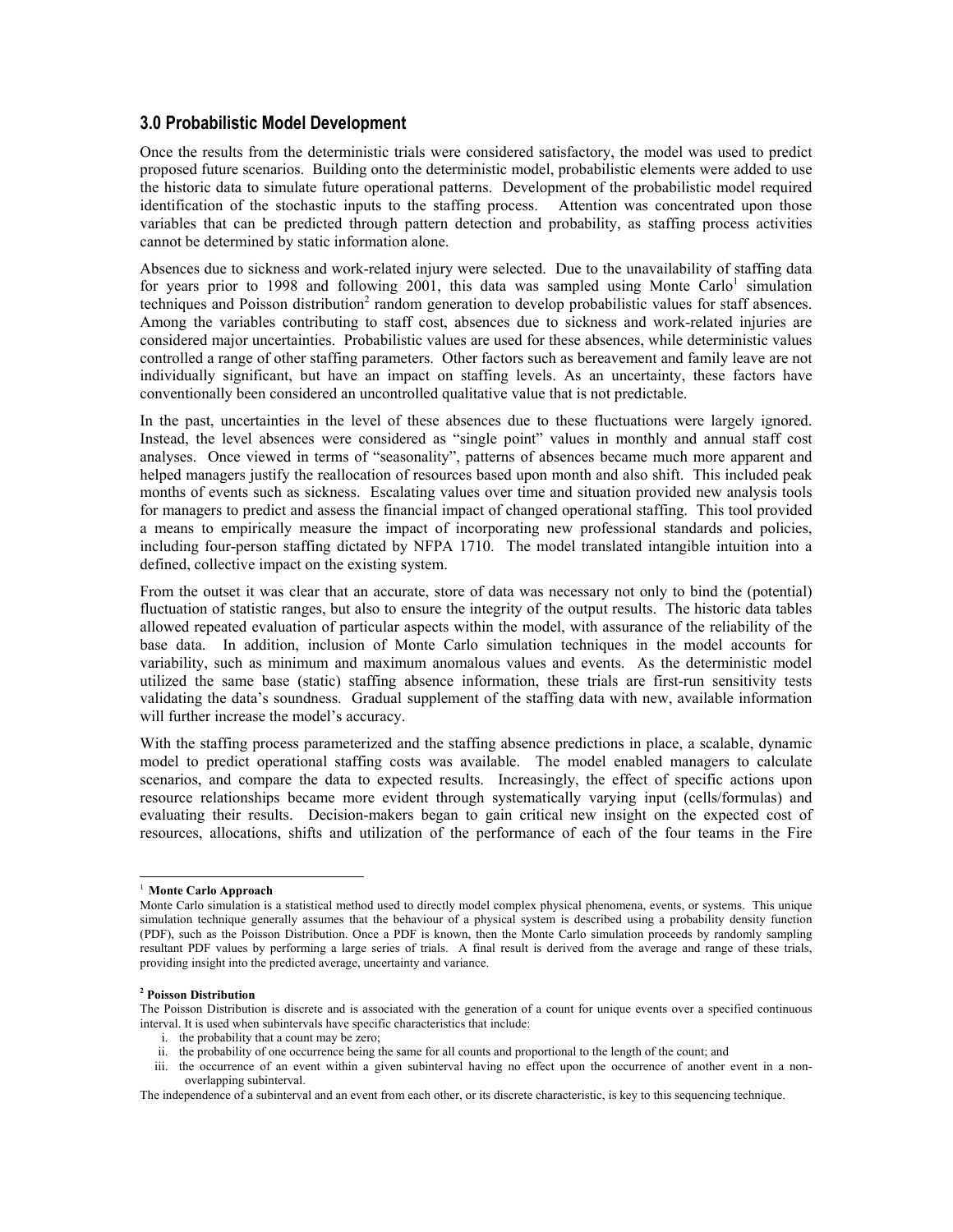Service. These lessons learned could then be employed immediately in the model to further optimize performance and limit annual expenses.

The model has provided a means to dynamically input requirements as recommended by Fire Services Review, with immediate understanding of the cost and resource implications throughout the Service. Dynamic modeling to manage staffing allows expenses to be empirically analyzed by shift, month or year, in a controlled environment.

### **4.0 Simulating Annual Cost in Context of the NFPA**

In December 2000 the City of Surrey Surrey Council supported the recommendation of the Fire Services Review as it referred to staffing of pumper trucks, such that:

*The recommended approach to resolving staffing shortages is a combination of hiring 12 new staff, 8 in the year 2001 and 4 in the year 2002 and the continuation of current programs. Due to the newness of the Attendance Leave Program, it is too early to measure its effectiveness. In addition, a further refinement of the vacation and holiday schedules and/or continued cancellation of vacations when there are acute staffing shortages could even out the fluctuations of staffing demands*.

#### *City of Surrey, Council Resolution*

The objective to staff pumper trucks with four firefighters has increased pressure to better predict fluctuations in attendance to mitigate the impact on staffing and attempt to work within budget. The issue remained that the conditions which four-person staffing *consistently* maintained were uncertain. With the criteria parameterized within the model, it became possible to project staffing patterns and budgets. Moreover, it enabled the modeling of various staffing scenarios, identifying discontinuities and the predicted financial impact within a given confidence range. Quantified measurement of expenditures helped to identify variables competing to utilize the same existing staff and financial resources.

Traditionally, the City of Surrey Fire Service uses a staffing pool to fill vacancies in emerging staffing shortages. This static approach uses off-duty firefighters either as a "call-back" shift, or requesting a firefighter(s) return for a shift not originally scheduled, to fill staff absences due to sickness under certain restrictive conditions. Management concern over this approach results from the cost inefficiencies placed upon the system. The realization that vacancies are filled in this manner simply for absences due to sickness has revealed weaknesses in the staffing methodology. Implementation of (new) practices without regard to cumulative impact on budget dramatically increases risk and raises the question of system feasibility. This was effectively illustrated in the Base Case 1d model of four-person staffing shown in Section 5.0, where it was found retaining this level of staffing each shift is unworkable.

In cases where there are staff surpluses on shift, the overflow is assigned as a fifth member of a pump crew. Placing the fifth person on a pump is not an effective utilization of the resource. The average cost to the City for is approximately C\$30 per hour or C\$360 per twelve-hour shift. This cost is contingent upon a firefighter's individual seniority.

Where the traditional staffing methods were static, the opportunity now exists to test conceptual ideas regarding scheduling techniques and implement user-defined rules as a learning mechanism. The modeling process was dynamic, such that adjustments were systematic, results duly recorded and new adjustments controlled. What resulted included a range of lessons learned, including new insight into the relationship between correlated variables, and *tested* budgeting efficiencies. More notably, the risk of implementing change is reduced following controlled modeling. Modifications to the system are absorbed, as mistakes made within a model are "free", and can be corrected in subsequent analysis.

The City of Surrey Fire Service has either adopted or has identified the following scheduling techniques, identified and developed dynamically, to meet the Fire Services Review objective of four-person staffing on a pump while, at the same time, satisfying NFPA 1710 demands for safety. Several of the key issues encountered are shown in Table 1.0 below.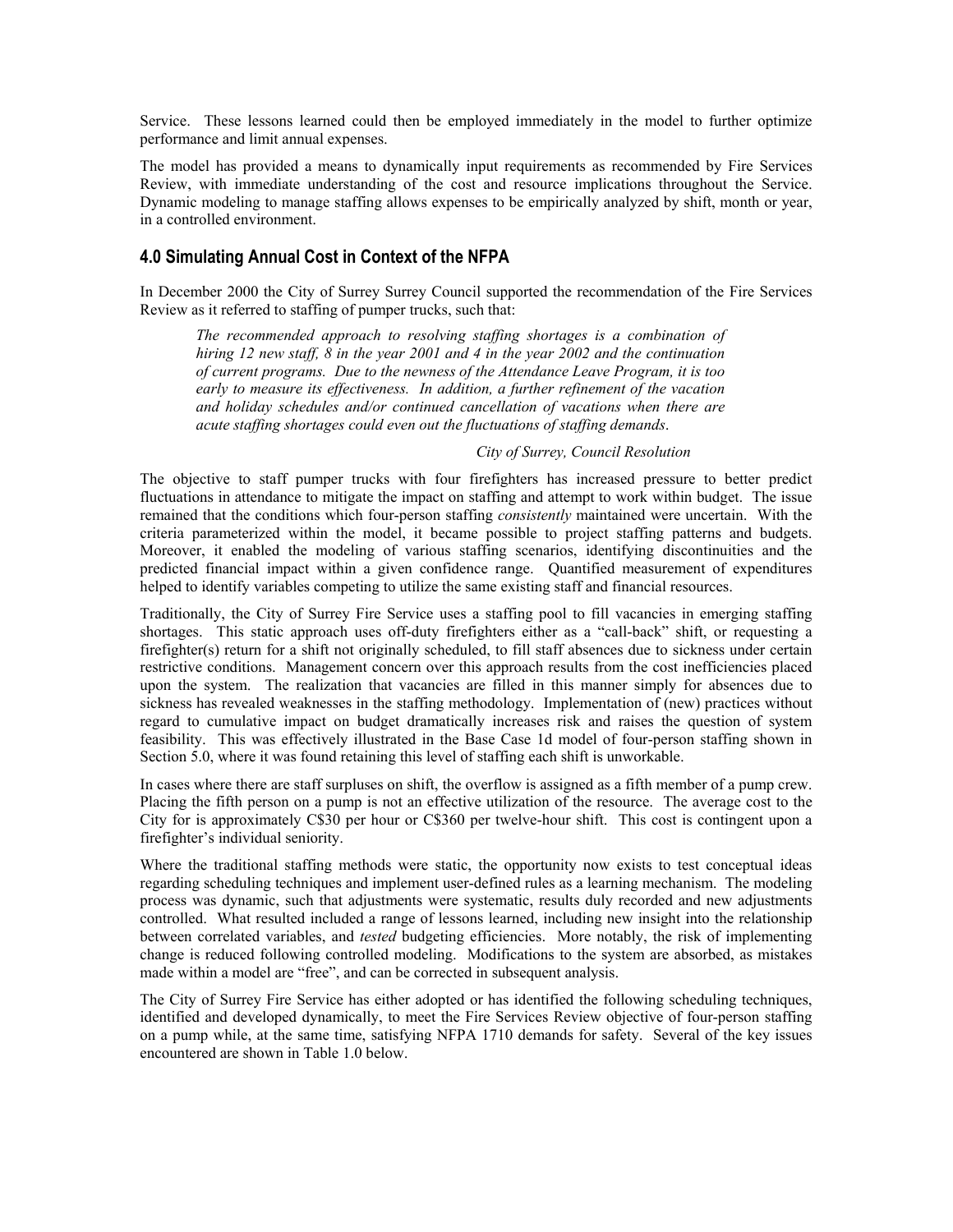| <b>Problem statement</b> |                                                                                                                                                                                                                                     | <b>Issue</b><br>identified by<br>model? | <b>Issue</b><br>(resolution)<br>simulated by<br>model? |
|--------------------------|-------------------------------------------------------------------------------------------------------------------------------------------------------------------------------------------------------------------------------------|-----------------------------------------|--------------------------------------------------------|
|                          | i. Inability to replace permanent staff vacancies due to retirement, in a timely<br>manner.                                                                                                                                         | N <sub>0</sub>                          | Yes                                                    |
|                          | ii. Inability to monitor cost of not immediately filling long-term staffing<br>absences. Absences are a result of chronic illness, and/or<br>maternity/paternity leave.                                                             | N <sub>0</sub>                          | Yes                                                    |
|                          | iii. Inability to manage varying call-back rates for absences resulting from<br>work place injury (WCB) or sickness.                                                                                                                | N <sub>0</sub>                          | Yes                                                    |
|                          | iv. Inability to determine total budget impact of dynamically changing rosters<br>or schedules.                                                                                                                                     | No                                      | Yes                                                    |
|                          | v. Inability to dynamically adjust/balance shift performance with staff from<br>other shifts, while understanding absence patterns and cost implications.                                                                           | N <sub>0</sub>                          | Yes                                                    |
|                          | vi. Inability to efficiently monitor the cost implications of inadvertently missed<br>(not scheduled to a Firefighter) shifts.                                                                                                      | N <sub>0</sub>                          | Yes                                                    |
|                          | vii. Inability to adjust rosters or schedules (understand cost implications of)<br>based upon patterns of seasonality.                                                                                                              | Yes                                     | Yes                                                    |
|                          | viii. Inability to adjust rosters or schedules (understand cost implications of)<br>based upon patterns of shift efficiencies and absence levels.                                                                                   | Yes                                     | Yes                                                    |
|                          | ix. Inability to plan and apply Scheduled Absence Stabilization Techniques.<br>Ad-hoc vacation scheduling through the year does not take advantage of<br>cost efficiencies enabled through scheduling time-off on non-peak periods. | Yes                                     | Yes                                                    |

### **Table 4.0 Staff Scheduling Issues Identified**

As outlined by the Table 4.0, staff-scheduling issues exist, and have been identified either experientially or through testing the model. The process for determining whether an issue can be effectively solved is risky in absence of projecting the total annual cost through implementing such a change. It is difficult and irresponsible to exert judgement without the tools to assess potential impact. Using a case-by-case assessment approach, the model has enabled visualization of existing scenarios with comparison to proposed staffing scenarios. These trials are methodically repeated, to test and record adjustments according to shift characteristics, such as efficiency and scheduled time-off.

# **5.0 City of Surrey Fire Service: Case Study**

The use of modeling as a tool to support operational planning, serves to substantiate conceptual techniques towards improved efficiency. Development of the base case scenario provided the existing context to compare subsequent analyses. In general, the intent of the Surrey Fire Service analysis was to ensure that all teams, A to D, were of balanced efficiency in terms of cost. In order to achieve this, the absence levels must be predictable, to the extent to allow for their movement and rescheduling. Use of historic values of absences supports pattern detection for the model. Erratic spikes or anomalous values should not be present. Moreover, to assess any unintended changes that might occur, the modeling process should be systematic, such that values are changed in a stepwise manner, recorded and then analyzed. Results from sample with parameter definitions/adjustments are shown below illustrating the range of annual cost outcomes.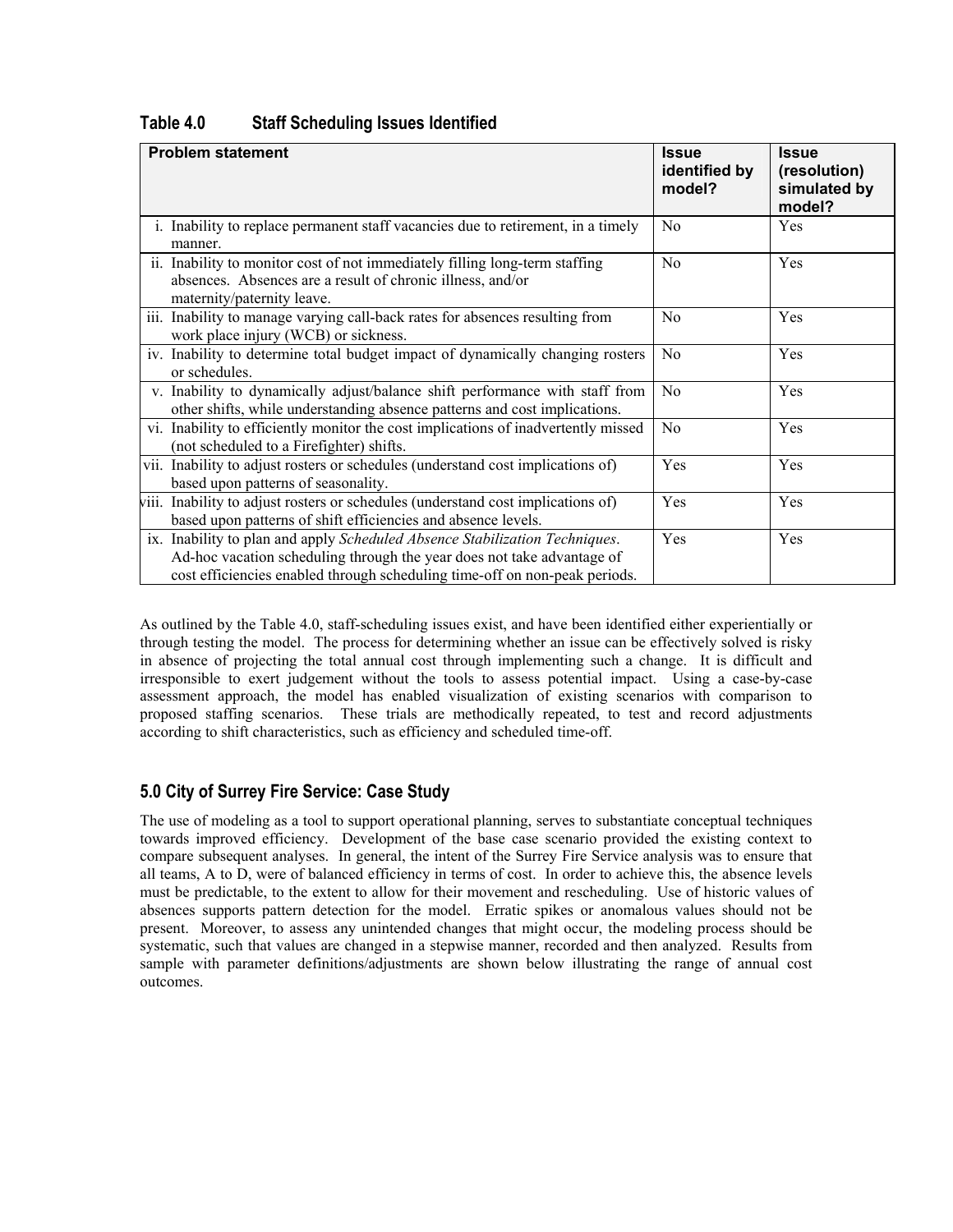### **5.1 Base Case Simulation I**

In the Simulation I Base Case, it is evident that teams A to D vary from most efficient (Team D) to most inefficient (Team A and B), as shown in Figure 5.1.

### **Parameters:**

| Personnel Required per Shift (by month) <sup>3</sup> | -57            |
|------------------------------------------------------|----------------|
| Staff Absence Adjustment (by month) <sup>4</sup>     | N <sub>0</sub> |
| Staffing Offset by Shift (by month) <sup>5</sup>     | No             |

95% 85% 75% 65% Cumulative Frequency **Cumulative Frequency** 55% \*Note: Shift A and B are almost coincident, and the averages for both Shift A and B are similar in this iteration. 45% 35% 25% 15% 5% \$30,000 \$50,000 \$70,000 \$90,000 \$110,000 \$130,000 \$150,000 \$170,000 A Mean of A B Mean of B Mean of B C Mean of C B Mean of D Mean of D



In other words, the greater the spread between teams, the greater the variance in individual total annual cost. The average annual performance cost in this simulation is C\$300,000, with a standard deviation of C\$27,000. These results are highly correlated to past performance histories. The good performance of Team D (C\$49,000) is a direct result of historically low absences. Alternately, the most inefficient

<span id="page-5-2"></span>

<span id="page-5-0"></span> <sup>3</sup> **Personnel Required by Shift (by Month)**

Staff required by shift, adjustable by month. This variable allows monthly adjustments (January-December) based upon the number of shifts available in a given month.

<span id="page-5-1"></span><sup>4</sup> **Staffing Absent Adjustment (by Month)**

Staff scheduling based upon calculated values of average number of staff scheduled to be absent on a given shift. This variable allows monthly adjustments (January-December) for staff scheduling. In each absent adjustment (for teams A, B, C or D), a negative adjustment must be offset by an equal and opposite adjustment in another. 5 **Staffing Offset by Shift (by Month)**

Staff scheduling for absences (holiday, training, miscellaneous time off) adjustable by month. This variable allows monthly adjustments (January-December) based upon the number of shifts available in a given month.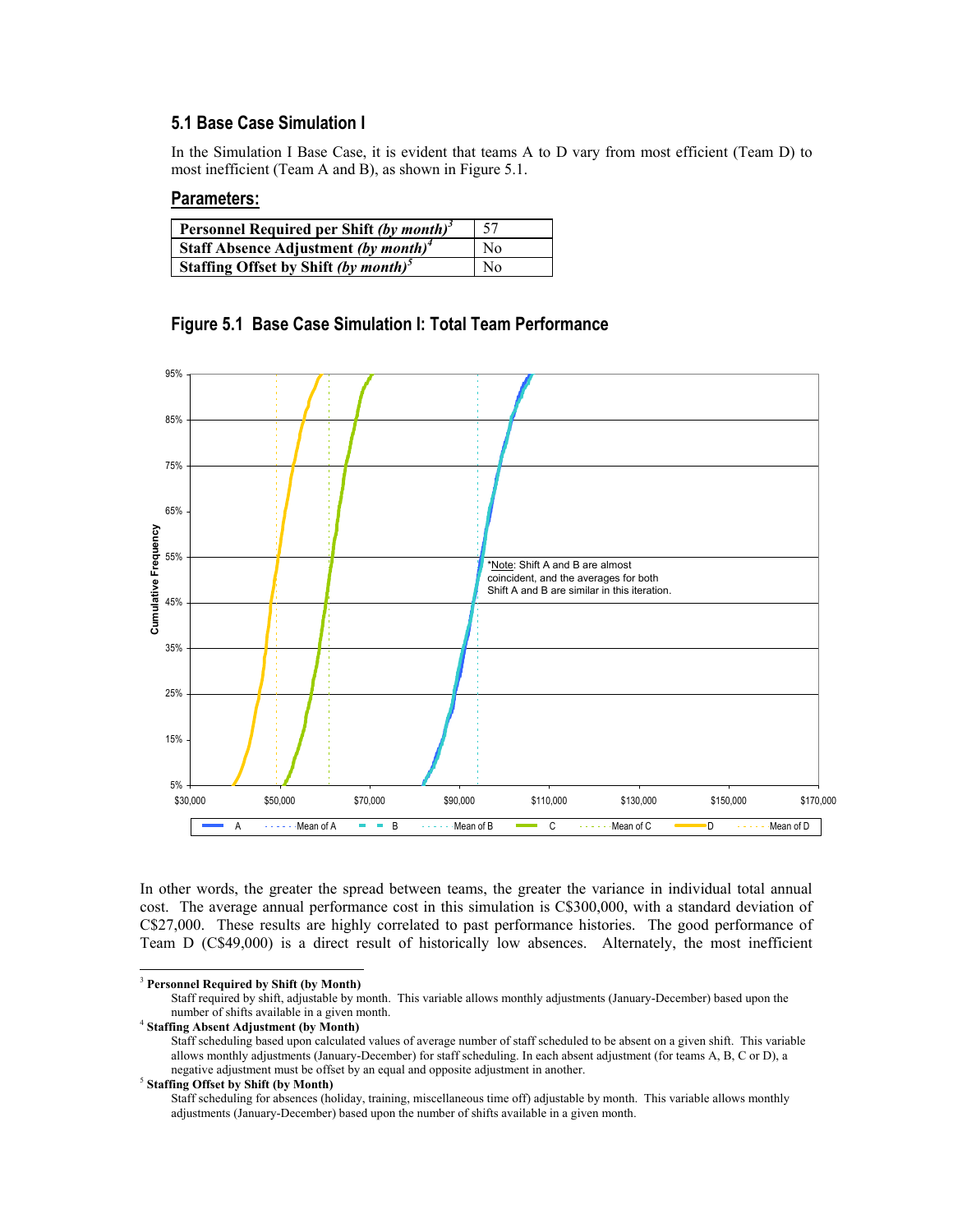performers are Teams A and B, which had historically high absences and an average cost of C\$94,000 annually.

In the next simulations, adjustments to the model attempt to have the teams perform in a more balanced and more cost-effective manner.

#### **5.2 Base Case Simulation II**

#### **Parameters:**

| Personnel Required per Shift (by month)    | 57  |
|--------------------------------------------|-----|
| <b>Staff Absence Adjustment (by month)</b> | Yes |
| <b>Staffing Offset by Shift (by month)</b> | Yes |

In this case, Figure 5.2 illustrates the spread between the teams decreasing, such that the variance for an individual team's annual performance is decreasing



# **Figure 5.2 Base Case Simulation II: Total Team Performance**

The average annual performance cost is C\$266,000, with a standard deviation of C\$26,000. Individual performance of teams has become more levelled with offsetting the time of year in which Firefighters take leaves with the historical seasonality of absences. These results show a projected annual cost savings of approximately C\$34,000 without hiring additions to the roster.

Where Team D was formerly the best performer, it is now the poorest because of the adjustment (C\$71,000), where a Firefighter from Team D was moved to Team A. Conversely, Teams A and B are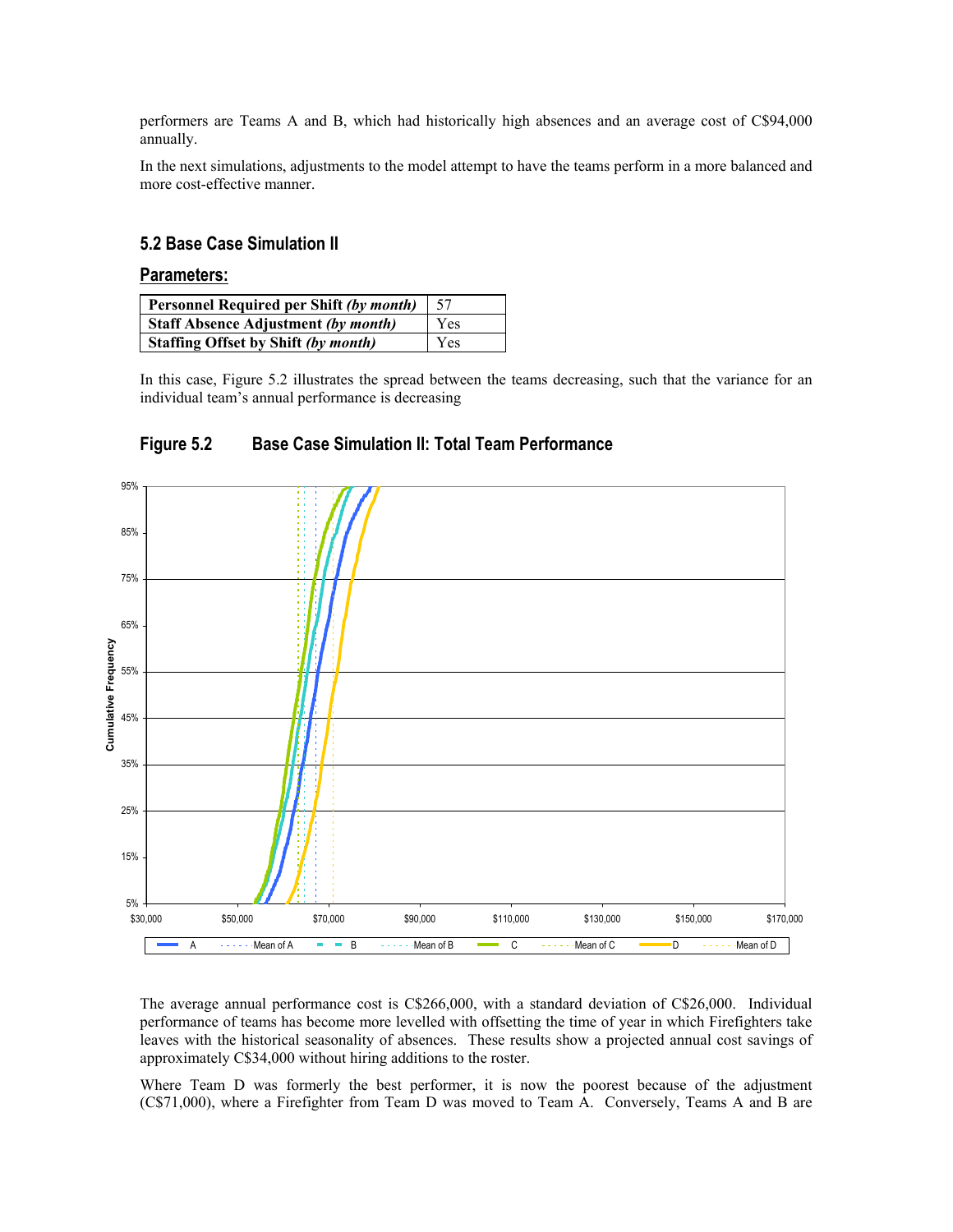performing closer to the cluster, with costs totalling C\$67,000 for Team A and C\$65,000 for Team B respectively. This indicates efficiency is becoming levelized. Resource consumption is therefore more often closer to the average, as shown by the clustering of data.

### **6.0 Conclusion**

Fire Service Mangers will be or are now faced with the implementation of improved safety standards. The costs associated with consistently maintaining four person staffing on pumpers is largely unknown. The single, largest expense the fire department manages is staffing.

The staffing model statistically forecasts the potential range of cost impacts based upon the historical experience of sick and injury (WCB) usage with the Fire Service. Utilization of a staffing model statistically forecasts the potential range of cost impacts to reduce the risk of budget overruns.

The conditions, for which the techniques are applied and learned, will need to be applied stringently and dynamically to ensure cost remains within allocated budget. The risk of exceeding the allocated budget still exists if sick usage exceeds previous averages or the techniques identified are not carefully adhered to or applied.

Based on the forecast provided by the model, Surrey Fire Service decided to proceed with implementing the techniques identified in this model for the year 2002. The budget, based on previous years' actual requirements, was \$426,000. At the end of 2002 only \$116,961 had been used. This saving of \$309,039 can be largely attributed to improved personnel management techniques. Small adjustments make a big difference, because staffing costs comprise the majority of fire departments' operational budgets. In 2003 and beyond, Surrey Fire Service forecasts even greater tracking and responsiveness to change in staffing conditions, maintaining or improving the cost savings gained in 2002.

All organizations that use shift workers to maintain a minimum level of staffing could benefit from the use of this model. In real life, attempts to improve efficiency can be expensive, time consuming, and require considerable change management skills to implement successfully. Prior use of this model can ensure that the investment made in the change will pay off.